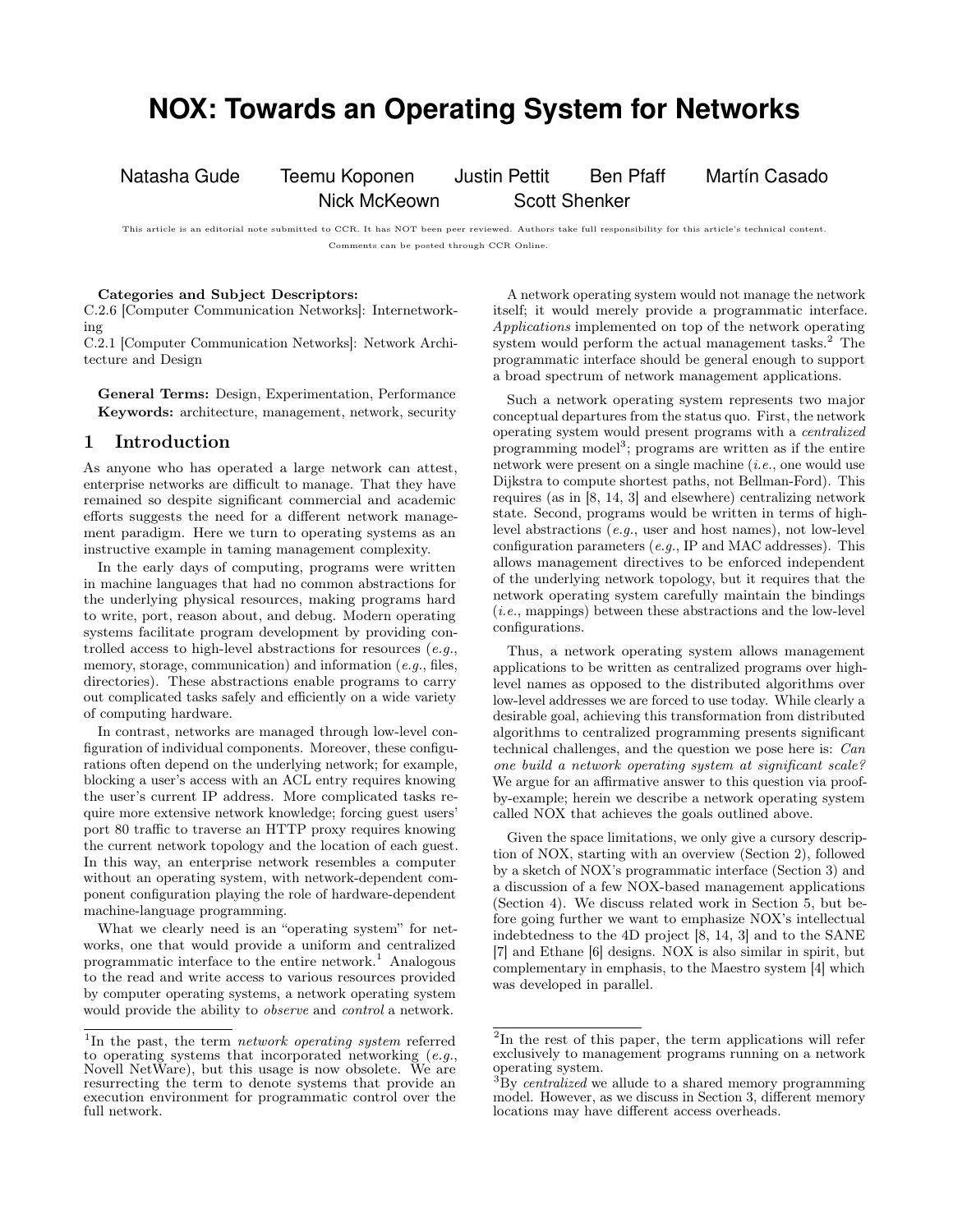

Figure 1: Components of a NOX-based network: OpenFlow (OF) switches, a server running a NOX controller process and a database containing the network view.

# 2 NOX Overview

We now give an overview of NOX by discussing its constituent components, observation and control granularity, switch abstraction, basic operation, scaling, status and public release.

Components Figure 1 shows the primary components of a NOX-based network: a set of switches and one or more network-attached servers. The NOX software (and the management applications that run on NOX) run on these servers. The NOX software can be thought of as involving several different *controller* processes (typically one on each networkattached server) and a single *network view* (this is kept in a database running on one of the servers). $<sup>4</sup>$  The network</sup> view contains the results of NOX's network observations; applications use this state to make management decisions. For NOX to control network traffic, it must be able to affect the behavior of network switches; for this purpose we have chosen to use switches that support the OpenFlow (OF) switch abstraction [1, 12], which we describe later in this section.

Granularity An early and important design issue was the granularity at which NOX would provide observation and control. Choosing the granularity involves trading off scalability against flexibility, and both are crucial for managing large enterprise networks with diverse requirements. For observation, NOX's network view includes the switch-level topology; the locations of users, hosts, middleboxes, and other network elements; and the services (*e.g.*, HTTP or NFS) being offered. The view includes all bindings between names and addresses, but does *not* include the current state of network traffic. This choice of observation granularity provides adequate information for many network management tasks and changes slowly enough that it can be scalably maintained in large networks.

The question of control granularity was more vexing. A centralized per-packet control interface would clearly be infeasible to implement across any sizable network. At the other extreme, operating at the granularity of prefix-based routing tables would not allow sufficient control, since all packets between two hosts would have to follow the same path. For NOX we chose an intermediate granularity: *flows* (similar in spirit to [13]). That is, once control is exerted on some packet, immediately following packets with the same header are treated in the same way. With this flow-based granularity, we were able to build a system that can scale to large networks while still providing flexible control.

Switch Abstraction Management applications control network traffic by passing instructions to switches. These switch instructions should be independent of the particular switch hardware, and should support the flow-level control granularity described above. To meet these requirements, NOX has adopted the OpenFlow switch abstraction (see [1, 12] for details). In OpenFlow, switches are represented by flow tables with entries of the form:<sup>5</sup>

#### $\langle header : counters, actions \rangle$

For each packet matching the specified header, the counters are updated and the appropriate actions taken. If a packet matches multiple flow entries, the entry with the highest priority is chosen. An entry's header fields can contain values or ANYs, providing a TCAM-like match to flows. The basic set of OpenFlow actions are: forward as default (*i.e.*, forward as if NOX were not present), forward out specified interface, deny, forward to a controller process, and modify various packet header fields (*e.g.*, VLAN tags, source and destination IP address and port). Additional actions may later be added to the OpenFlow specification.

Operation When an incoming packet matches a flow entry at a switch, the switch updates the appropriate counters and applies the corresponding actions. If the packet does not match a flow entry, it is forwarded to a controller process.<sup>6</sup> These unmatching packets often are the first packet of a flow (hereafter, flow-initiations); however, the controller processes may choose to receive all packets from certain protocols (*e.g.*, DNS) and thus will never insert a flow entry for them. NOX applications use these flow-initiations and other forwarded traffic to *(i)* construct the network view (observation) and *(ii)* determine whether to forward traffic, and, if so, along which route (control).

As an example of *(i)*, we have built applications that use DNS, DHCP, LLDP, and flow-initiations to construct the network view, including both the network topology and the set of name-address bindings. We have also built applications that intercept authentication traffic to perform user and host authentications (using for example 802.1x). As an example of *(ii)*, we have developed access-control and routing applications that determine if a flow should be allowed, compute an appropriate L2 route, install flow entries in all the switches along the path, and then return the packet to the originating switch (which then forwards it along the designated path).

Scaling Our confidence in the scalability of NOX follows from considering the spectrum of timescales and consistency

<sup>4</sup>For resilience, this database can be replicated, but these replicas must be kept consistent (using traditional replicated database techniques).

<sup>5</sup>It is important to distinguish between the levels of abstraction provided by OpenFlow and NOX. NOX provides network-wide abstractions, much like operating systems provide system-wide abstractions. OpenFlow provides an abstraction for a particular network component, and is thus more analogous to a device driver.

 $^6$  Typically, only the first 200 bytes of the first packet (including the header) are forwarded to the controller, but the controller may adjust this, or request additional packets be forwarded, if more information is deemed necessary.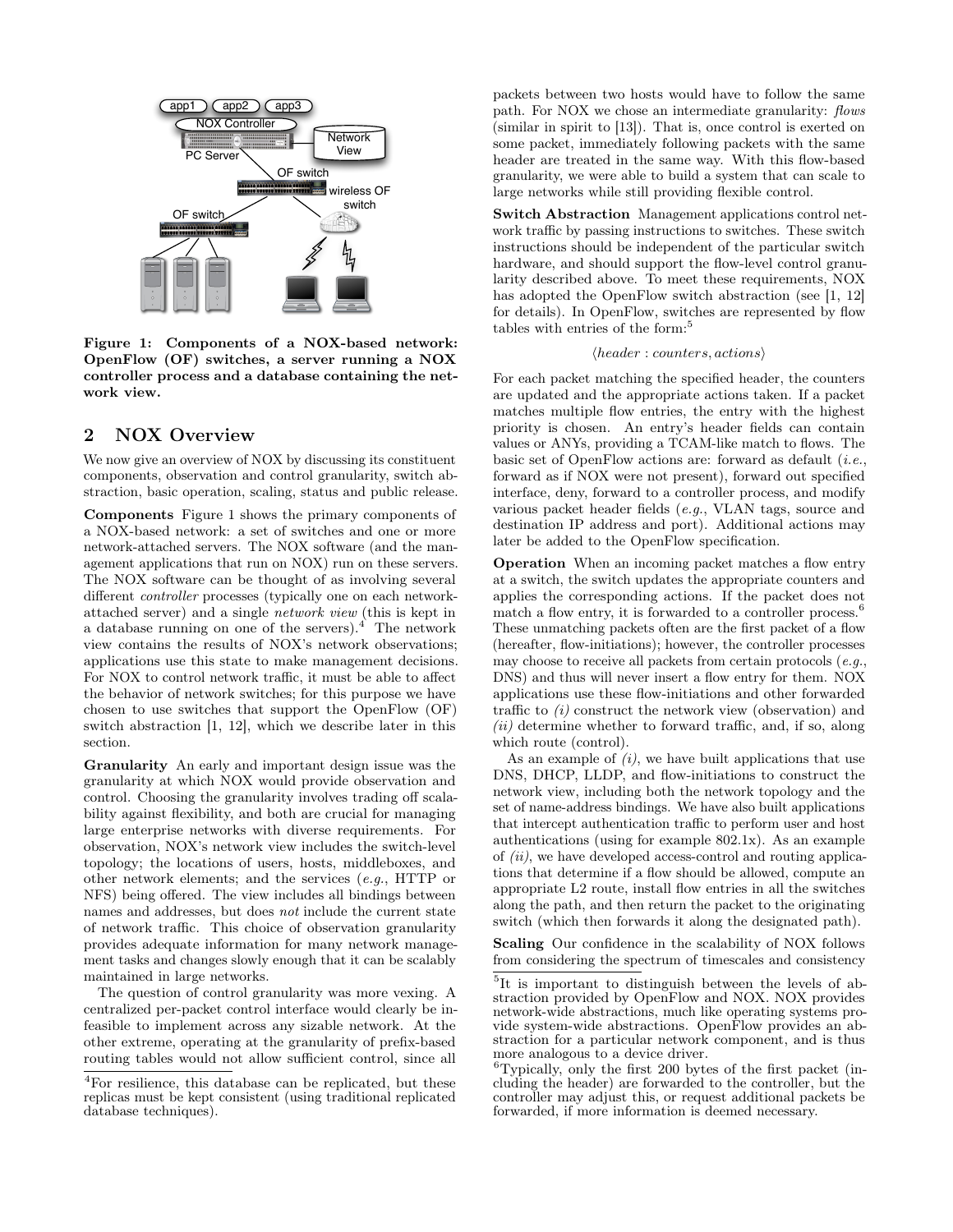requirements. In terms of timescales, NOX processing occurs at three very different rates:

- Packet arrivals: this is on the order of millions of arrivals per second for a 10Gbps link.
- Flow initiations: with NOX's definition of flow (which is typically more persistent than NetFlow's definition), the flow-initiation rate is typically one or more orders of magnitude less than the packet arrival rate.
- Changes in the network view: in our deployment experience this is on the order of tens of events per second for networks of thousands of hosts.

In terms of consistency, the only network state that is global (*i.e.*, must be used consistently across the controller processes) is the network view; this consistency requirement arises because applications use data from the network view to make control decisions, and those decisions should be the same no matter to which controller instance the flow has been sent. In contrast, since neither packet state nor flow state are part of the network view, they can be kept in local storage (*i.e.*, packet state in switches, and flow state in controller instances).

Thus, for the categories of events that occur on rapid timescales, NOX can use parallelism; packet arrivals are handled by individual switches without global per-packet coordination, and flow-initiations are handled by individual controller instances without global per-flow coordination. Flows can be sent to any controller instance, so the capacity of the system can be increased by adding more servers running controller processes.

The one global data structure, the network view, changes slowly enough that it can be maintained centrally (or, for resilience, it can be kept consistently on a small set of replicas) for even very large networks.

To give some rough numbers, a single controller process running on a generic PC can currently handle 100,000 flow initiations per second, more than sufficient for the large campus networks we've measured in previous work [6].

Implementation Status We have been developing NOX for over a year and have been running it in our internal network of roughly 30 hosts for over 6 months. It is our only means of network connectivity. NOX runs in userspace on the network servers. Applications are written in either Python or  $C_{++}$  and are loaded dynamically. The core infrastructure and speed-critical functions of NOX are implemented in  $C++$  (currently about 32,000 lines). The network view is a set of indexed hashtables, with extensions for distributed access with local caching to aid scaling across multiple controller instances.

Public Release Our brief presentation of NOX is only the first step in our "proof" that one can build a network operating system. NOX is freely available at http://www.noxrepo.org (GPL license), and we invite the community to build additional applications on NOX. The community's experience will provide the definitive answer to the question of whether NOX provides a useful abstraction for network management.

# 3 Programmatic Interface

NOX's programmatic interface is conceptually quite simple, revolving around events, a namespace, and the network view. Events Enterprise networks are not static: flows arrive and depart, users come and go, and links go up and down. To cope with these change events, NOX applications use a set of handlers that are registered to execute when a particular event happens. Event handlers are executed in order of their priority (which is specified during handler registration). A handler's return value indicates to NOX whether to stop execution of this event, or to continue by passing the event to the next registered handler.

Some events are generated directly by OpenFlow messages, such as *switch join*, *switch leave*, *packet received*, and *switch statistics received*. Other events are generated by NOX applications as a result of processing these low-level events and/or other application-generated events. For example, NOX includes applications that will authenticate a user by redirecting raw HTTP traffic (a *packet received* event) to a captive web portal. Once the user is authenticated, the NOX application generates a *user authenticated* event which can be used by other applications.

We have implemented applications that reconstruct the switch and host level topology, discover network services, authenticate users and hosts, enforce network policy, and detect network scanning (to name a few). Each of thes services is coupled with an associated event that can be leveraged by other applications.

Network View and Namespace NOX includes a number of "base" applications that construct the network view and maintain a high-level namespace that can be used by other applications. These applications handle user and host authentication, and infer host names by monitoring DNS. The inclusion of high-level names and their bindings in the network view allows any application to convert a high-level name into low-level addresses (or vice versa), allowing applications to be written in a topology independent manner. To perform such conversions, high-level declarations can be "compiled" against the network view to produce low-level lookup functions that are enforced per-packet. These functions are recompiled on each change to the network view. In Section4.2 we describe how this is used in practice.

Because the network view must be consistent and made available to all NOX controller instances, writing to it incurs some expense. Thus, NOX applications should only write to it when a *change* is detected in the network, and not for every received packet. This is similar to the access model provided by NUMA memory architectures. Also like NUMA, the worst result of a poorly written application is performance degradation, not incorrect function.

Control Management applications exert network control through OpenFlow. The OpenFlow switch abstraction allows applications to insert entries, delete entries, or read counters from entries in the flow table. Through its ability to modify these flow table entries, a management application has complete control of L2 routing, packet header manipulation, and ACLs. With the definition of additional switch actions, applications could also control common per-packet processing primitives such as encryption and rate-limiting.

The OpenFlow abstraction is intended to be general, so it can only require features common to most switches. Therefore we do not expect that the actions standardized by the OpenFlow Switch Consortium will include custom per-packet processing (*e.g.*, deep packet inspection). However, NOX applications can direct traffic through specialized middleboxes,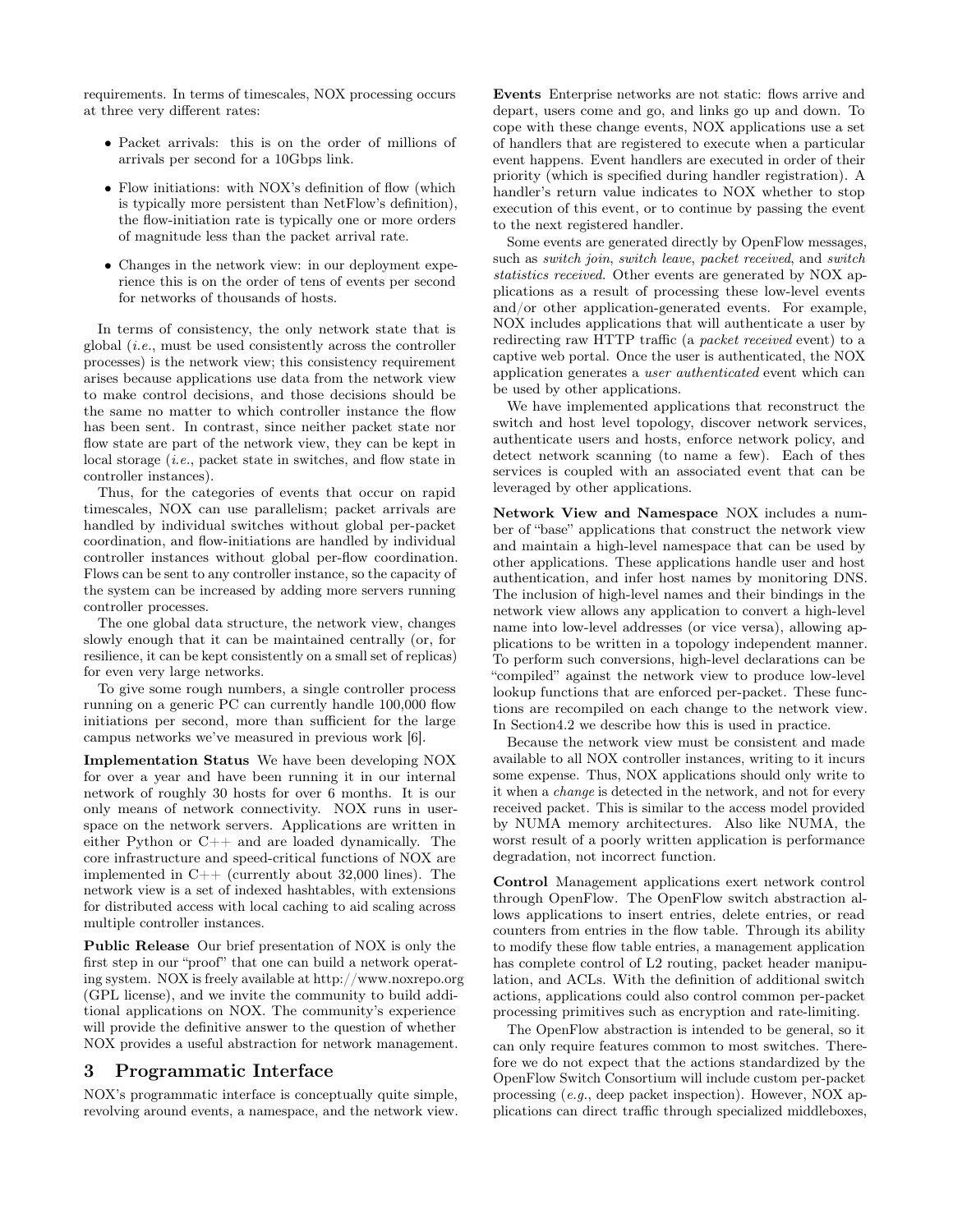so NOX-managed networks can still take advantage of the latest per-packet processing technology.

Higher-Level Services NOX includes a set of "system libraries" to provide efficient implementations of functions common to many network applications. These include a routing module, fast packet classification, standard network services (such as DHCP and DNS), and a policy-based network filtering module.

Interface and Runtime Limitations Our goal with NOX is to build a practical platform for writing centralized network applications that can scale to large networks. So far, we have focused on scalability and functionality, and have yet to address a number of practical considerations that would improve the safety and isolation of NOX applications. For example, we assume that there is coordination between application writers and do not try to protect against malicious or faulty applications – a bad application can drop an event, overwrite random memory, or hang the system with an infinite loop. We feel providing inter-application coordination and isolation is a rich area for exploration in which the Maestro project has already made progress [4].

# 4 Example Applications

We now describe a few examples of NOX applications. To illustrate NOX's programming model, we start with two oversimplified examples. To give an idea of NOX's power, we then describe how we used NOX to re-implement Ethane [6], an identity-based access-control system. To convey NOX's flexibility, we end with two ongoing projects aiming for novel network functionality.

### 4.1 Two Simple Examples

User-based VLAN Tagging Figure 2 contains a simplistic NOX application that sets up VLAN tagging rules on user authentication based on a predefined user-to-VLAN mapping. NOX is responsible for detecting all flow-initiations, attributing the flow to the correct user, host and ingress access point, and dispatching the event to the application. This would provide attribution in logging and diagnostics; it could also, with minor modifications to the routing module, support traffic isolation.

Simplistic Scan Detection The application in Figure 3 attempts to detect scanning hosts by counting the number of unique L2 and L3 destinations a host tries to contact that have not authenticated. NOX has access to traffic across the network, and it can leverage the network view which tracks all authenticated hosts on the network. Contrast this simple implementation to that in [11], where scan detection required a traffic choke-point and heuristics to guess whether an IP address is active.

# 4.2 Ethane

We recently built a system called Ethane that provides network-wide access-control using a centralized declaration of policy over high-level principals (*i.e.*, entities in the network view namespace) [6]. Because we have implemented Ethane both with and without NOX, Ethane is an instructive example of how NOX simplifies management application development: our stand-alone Ethane implementation required over  $45,000$  lines of  $C++$ , while our implementation within NOX required a few thousand lines of Python.

```
# On user authentication, statically setup VLAN tagging
# rules at the user's first hop switch
def setup_user_vlan(dp, user, port, host):
  vlanid = user_to_vlan_function(user)
   # For packets from the user, add a VLAN tag
  attr_out[IN_PORT] = port
  attr_out[DL_SRC] = nox.reverse_resolve(host).mac
   \alphaaction out = [(\text{now.}OUTPUT, (0, \text{now.}FLOOD))),(nox.ADD_VLAN, (vlanid))]
  install datapath \overline{flow}(dp, attr out, action out)# For packets to the user with the VLAN tag, remove it
   attr in[DL DST] = nox.reverse resolve(host).mac
   attr in[DL VLAN] = vlanid
  \text{action} \quad \text{in} = [(\text{nox.}\text{OUTPUT}, (0, \text{nox.}\text{FLOOD})),(nox.DEL VLAN)]install datapath \overline{flow}(dp, attr in, action in)nox.register for user authentication(setup user vlan)
```
Figure 2: An example NOX application written in Python that statically sets VLAN tagging rules on user authentication. A complete application would also add VLAN removal rules at all end-point switches.

| $scans = defaultdict(dict)$                                                                     |
|-------------------------------------------------------------------------------------------------|
| def check for scans(dp, inport, packet):                                                        |
| $\text{distid} = \overline{\text{nox}.\text{resolve}} \text{ host } \text{dest}(\text{packet})$ |
| if dstid $==$ None:                                                                             |
| $scans[packet.12.srcaddr][packet.12.dstaddr] = 1$                                               |
| if packet. $13 \equiv$ None:                                                                    |
| $scans[packet.12.srcaddr][packet.13.dstaddr] = 1$                                               |
| if $len(scans[packet.l2.srcaddr].keys()) > THRESHOLD:$                                          |
| print nox.resolve user source name(packet)                                                      |
| print nox.resolve host source name(packet)                                                      |
| $#$ To be called on all packet-in events                                                        |
| nox.register for packet in(check for scans)                                                     |

Figure 3: A simplistic NOX application written in Python that attempts to detect scanning hosts by tracking the number of unique, unknown L2 and L3 destinations attempted by a single host.

Ethane has two requirements that make it difficult to implement using traditional network management techniques: *(i)* it requires knowledge of the principals on the network  $(e,q., \text{users}, \text{nodes}^7),$  and  $(ii)$  it requires control over routing at the granularity of a flow's 7-tuple (source user, source host, first-hop switch, protocol, destination user, destination host, last-hop switch). $8$  Both of these are natively supported by NOX: the application has access to the source and destination principals associated with each event, and the routing module supports route computation with constraints.

Implementing the basic Ethane functionality within NOX involves first checking each flow directly against the declared policy and then passing the resulting contraints to NOX's routing module. The only subtle aspect of the implementation is how to efficiently check flows against the policy, since a linear scan of the policy declaration file for each flow does not scale as the complexity of the policy increases. To improve performance in the average case, we dynamically construct efficient lookup trees from the policy declarations.

 ${\rm ^7We}$  use the term node to refer to hosts, switches, and other network elements.

<sup>8</sup>This requirement arises from policies that impose routing constraints on a particular class of flows, such as requiring them to traverse specified middleboxes.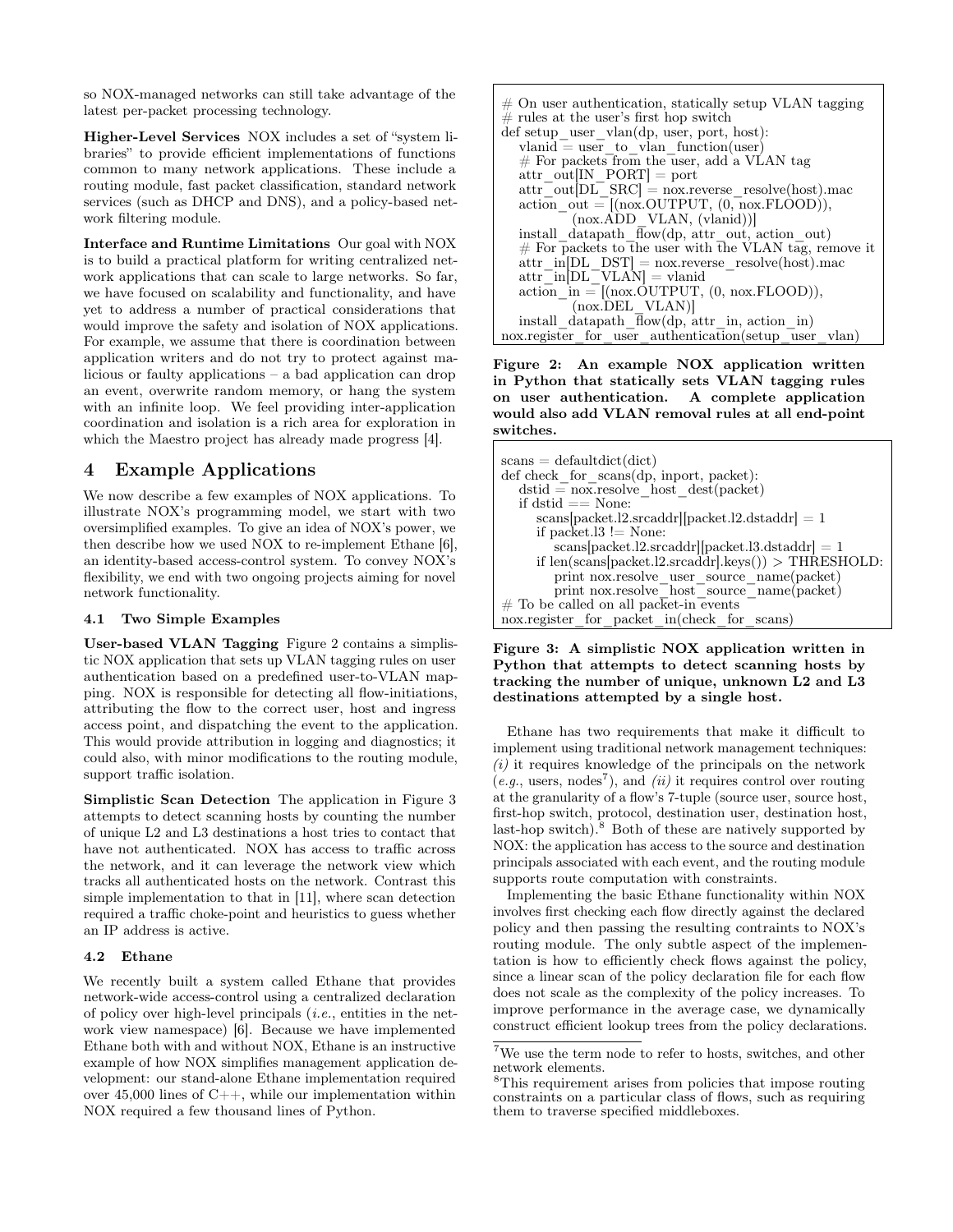## 4.3 Other Applications

The following are two examples of areas where NOX is being employed to explore new functionality.

Power Management There has been significant recent interest in managing networks to save power [9, 2]. The two techniques most commonly discussed are *(i)* reducing the speed of underutilized links, or turning them off altogether, and *(ii)* providing proxies to intercept network *chatter* (only allowing necessary packets to reach hosts would make wake-on-LAN more effective). NOX's global view of the network and the routes currently in use facilitates the former technique, while NOX's interposition on all flow-initiations facilitates the latter. Thus, NOX is an ideal platform for implementing these techniques, and there is ongoing work [10] pursuing this opportunity.<sup>9</sup>

Home Networking Calvert *et al.*, in [5], trace many of the difficulties in managing home networks to the end-to-end nature of the Internet architecture, and propose that a more centralized network design be used in homes. NOX could centralize the observation and control functions of the home network, while preserving the decentralized nature of the datapath (thereby avoiding potential bottlenecks). NOX would also provide a natural platform on which one could build management tools to handle the many higher-layer configuration issues (directing machines to local printers, etc.) that bedevil home networks. There are two ongoing efforts exploring NOX's use in the home.

# 5 Related Work and Open Issues

The idea of giving control mechanisms a global view of the network was first developed in the context of the 4D project (see [8, 14, 3]). Providing this view required a new networking paradigm based on simple switches enslaved to a logically centralized decision element that oversees the full network. This centralized paradigm is more flexible, since new functionality can be programmed at the decision element rather than requiring a new distributed algorithm, but raises the specter of a single point of failure. However, adequate resilience can be achieved by applying standard replication techniques to the decision element. Note that these replication techniques are completely decoupled from the network control algorithms, so they do not impede application innovation.

The goal of 4D systems is to control forwarding (*e.g.*, FIBs in routers), and thus their network view only includes the network infrastructure (*e.g.*, links, switches/routers). The SANE [7] and Ethane [6] projects provided a broader class of functionality by including a namespace for users/nodes in their network view and keeping track of the bindings between these names and the low-level MAC and IP addresses. SANE and Ethane also capture flow-initiation events, to exercise control at a finer granularity (per-flow control rather than FIB-based control).

NOX extends the SANE/Ethane work in two dimensions. First, it attempts to scale this centralized paradigm to very large systems. This scaling is made possible by the differing timescales discussed above. The second extension is allowing general programmatic control of the network. The SANE/Ethane systems were designed around a single application: identity-based access control. NOX aims to provide

a general programming interface that makes it *easier* to support current management tasks and *possible* to provide more advanced management functionality. We have described a few example applications in this paper, but only experience will reveal how generally useful this interface is. By making NOX freely available, we hope that the community will provide valuable feedback on NOX's utility.

A related project of particular note is Maestro [4] (developed in parallel to NOX), which is also billed as a "network operating system". In general, operating systems can be seen as revolving around two basic purposes: *(i)* providing applications with a higher level of abstraction so they need not deal with low-level details, and *(ii)* controlling the interactions between applications. NOX focuses on the first, while Maestro focuses on the second, "orchestratin" the control decisions made by various management applications. We think these approaches could be combined, and we hope to soon explore this possibility.

Given that industry has substantially more experience with practical enterprise management and security than academia, we would be remiss in not mentioning commercial solutions. Many commercial enterprise security products, such as firewalls, intrusion detection and protection systems, network mappers, and proxies, are network *appliances* in that a particular functionality is provided by an element (or several elements) placed in the network. This appliance approach is easy to deploy, but leads to a fragmented architecture in which the different appliances, and their functionality, are completely decoupled. Moreover, none of these appliances provide the flexibility of a general programming environment for network observation and control.

One area where these commercial products are far more advanced than NOX is their ability to deal with packet payloads. Many commercial solutions use deep-packet-inspection, proxies, and/or data-logging, while NOX generally only inspects the first few hundred bytes in a flow. However, NOX-based management applications can incorporate these payload processing technologies by directing flows through the appropriate middleboxes. Thus, one shouldn't view NOX as a replacement for current network management techniques, but instead as a framework that can coordinate and manage these ever-advancing technologies.

## 6 References

- [1] OpenFlow Switch Consortium. http://www.openflowswitch.org/.
- [2] M. Allman, K. Christensen, B. Nordman, and V. Paxson. Enabling an Energy-Efficient Future Internet Through Selectively Connected End Systems. In *HotNets-VI*, 2007.
- [3] M. Caesar, D. Caldwell, N. Feamster, J. Rexford, A. Shaikh, and J. van der Merwe. Design and implementation of a routing control platform. In *NSDI '05*, 2005.
- [4] Z. Cai, F. Dinu, J. Zheng, A. L. Cox, and T. S. E. Ng. Maestro: A Clean-Slate System for Orchestrating Network Control Components. under submission, 2008.
- [5] K. L. Calvert, W. K. Edwards, and R. E. Grinter. Moving Toward the Middle: The Case Against the End-to-End Argument in Home Networking. In *HotNets-VI*, 2007.
- [6] M. Casado, M. J. Freedman, J. Pettit, J. Luo,

<sup>9</sup>We are indebted to Brandon Heller for pointing out NOX's potential role in power management.